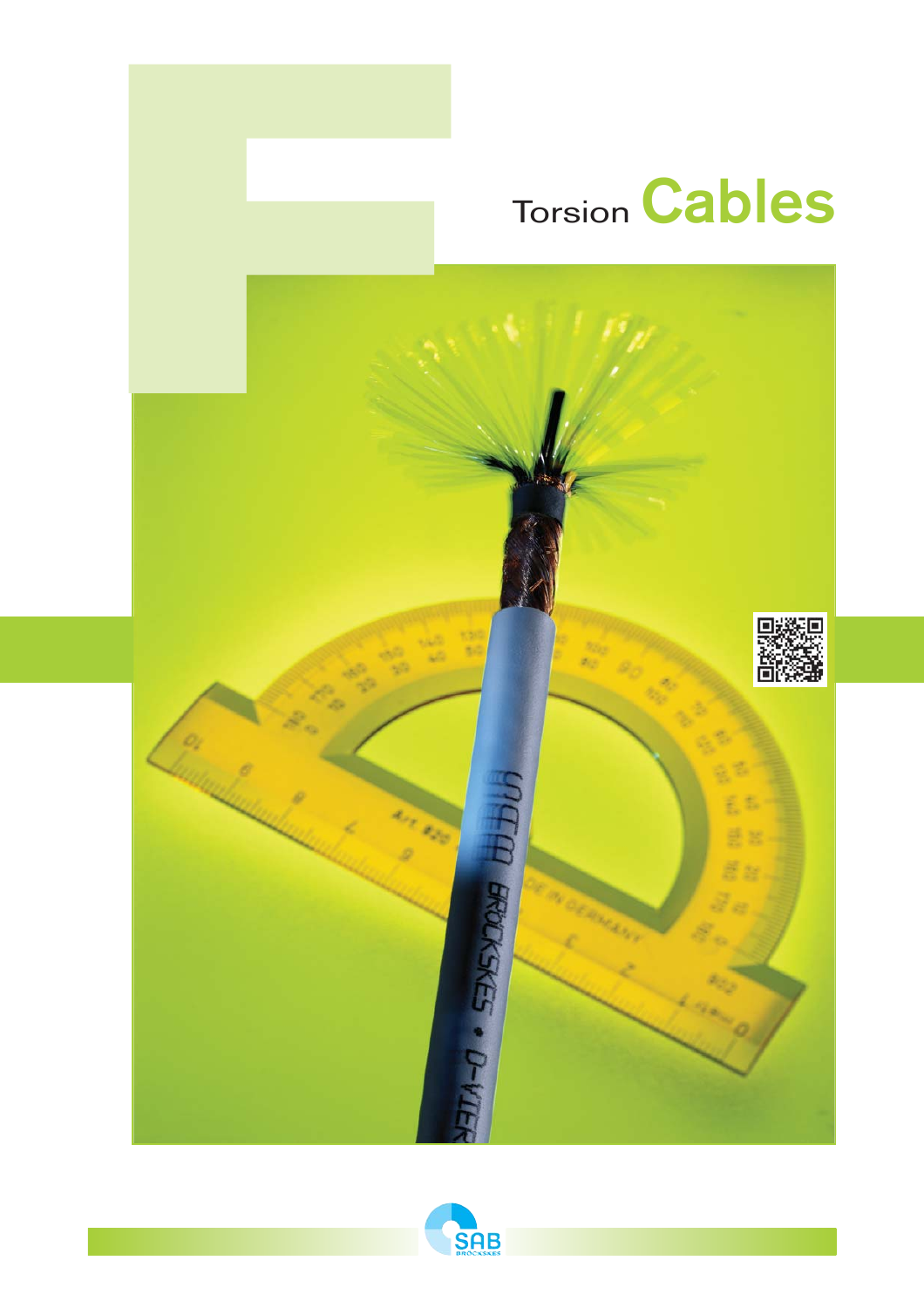# **Content**

| Annlica<br>. .   |  |
|------------------|--|
| Selectic<br>____ |  |

#### **SAB PUR torsion cables**

| $\triangleright$ RT 123   | F/5 |
|---------------------------|-----|
| $\triangleright$ RT 123 D |     |

#### **SAB PVC torsion cables**

| $\triangleright$ RT 113   |  |
|---------------------------|--|
| $\triangleright$ RT 113 D |  |



# **Also suitable** for applications on robots!

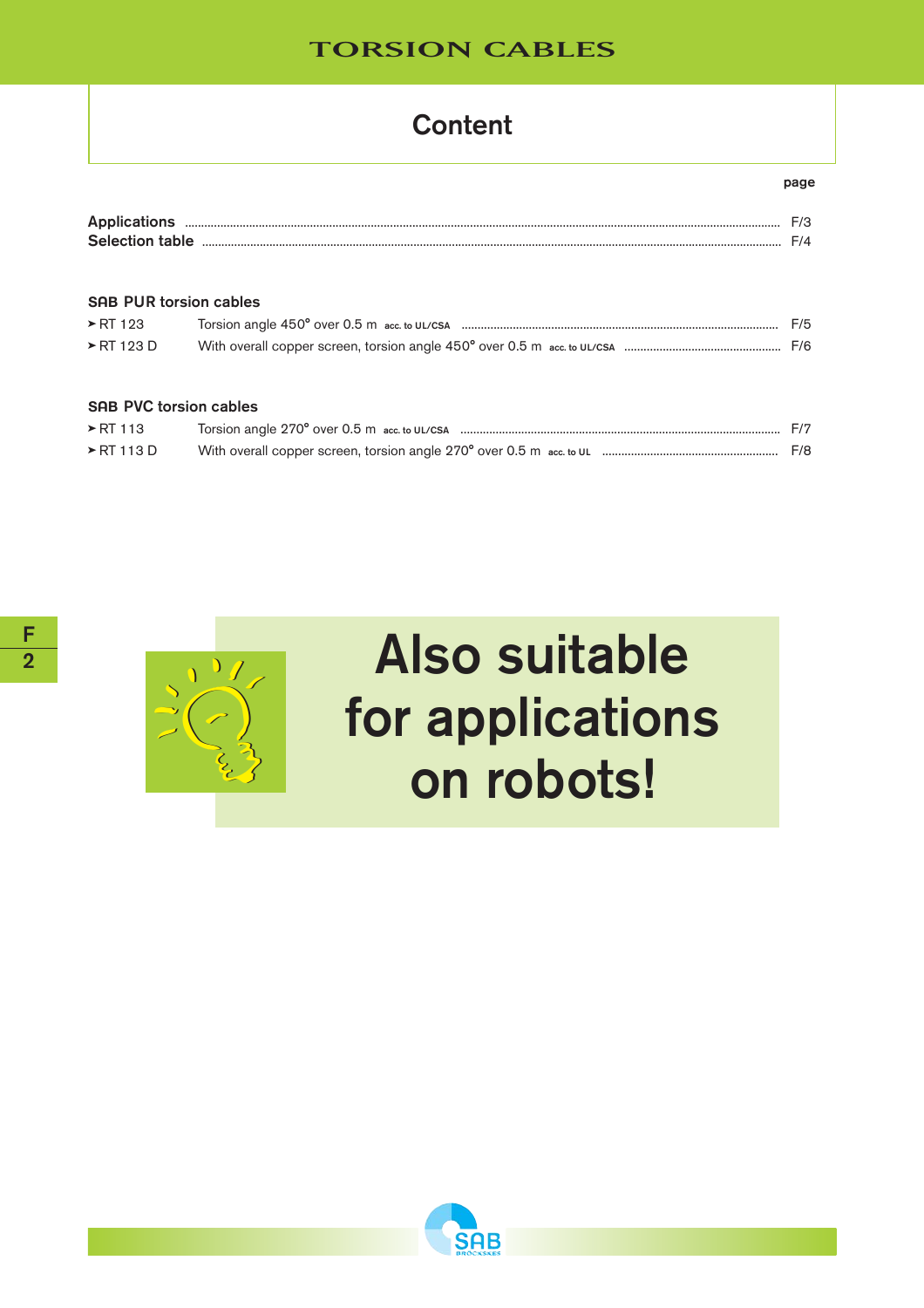# Applications

#### $\blacksquare$  Torsion able data cables

Torsion able data cables are designed for applications as connection cables in various industrial areas, e.g. construction of industrial robots or plants as well as machine tool construction. These cables are suitable for medium mechanical stress, particularly abrasive and scrubbing stress, for continuously flexible torsion stress with, at the same time, continuously flexible bending stress at free movement without any tensile load. The cables can be used wherever due to the construction the application of cable tracks is impossible, also applicable in dry, wet and damp rooms, in ex-proofed areas as well as at low temperatures.

#### $\blacksquare$  Torsion able control cables

Torsion able control cables are designed for applications as connection cables in various industrial areas, e.g. construction of industrial robots or plants as well as machine tool construction. These cables are suitable for medium mechanical stress, particularly abrasive and scrubbing stress, for continuously flexible torsion stress with, at the same time, continuously flexible bending stress at free movement without any tensile load. The cables can be used wherever due to the construction the application of cable tracks is impossible, also applicable in dry, wet and damp rooms, in ex-proofed areas as well as at low temperatures.

#### Exemplary applications:

| <b>RT 123</b>   | Packaging, wood working, textile, welding and cutting machine construction, car manufacturing industry, |
|-----------------|---------------------------------------------------------------------------------------------------------|
| <b>RT 123 D</b> | industrial robot construction, electrical drive, control, and measurement technology,                   |
| <b>RT 113</b>   | construction of industrial plants and machine tooling construction                                      |
| <b>RT 113 D</b> |                                                                                                         |

■ You will find further information about the safe application of cables on pages N/28-38

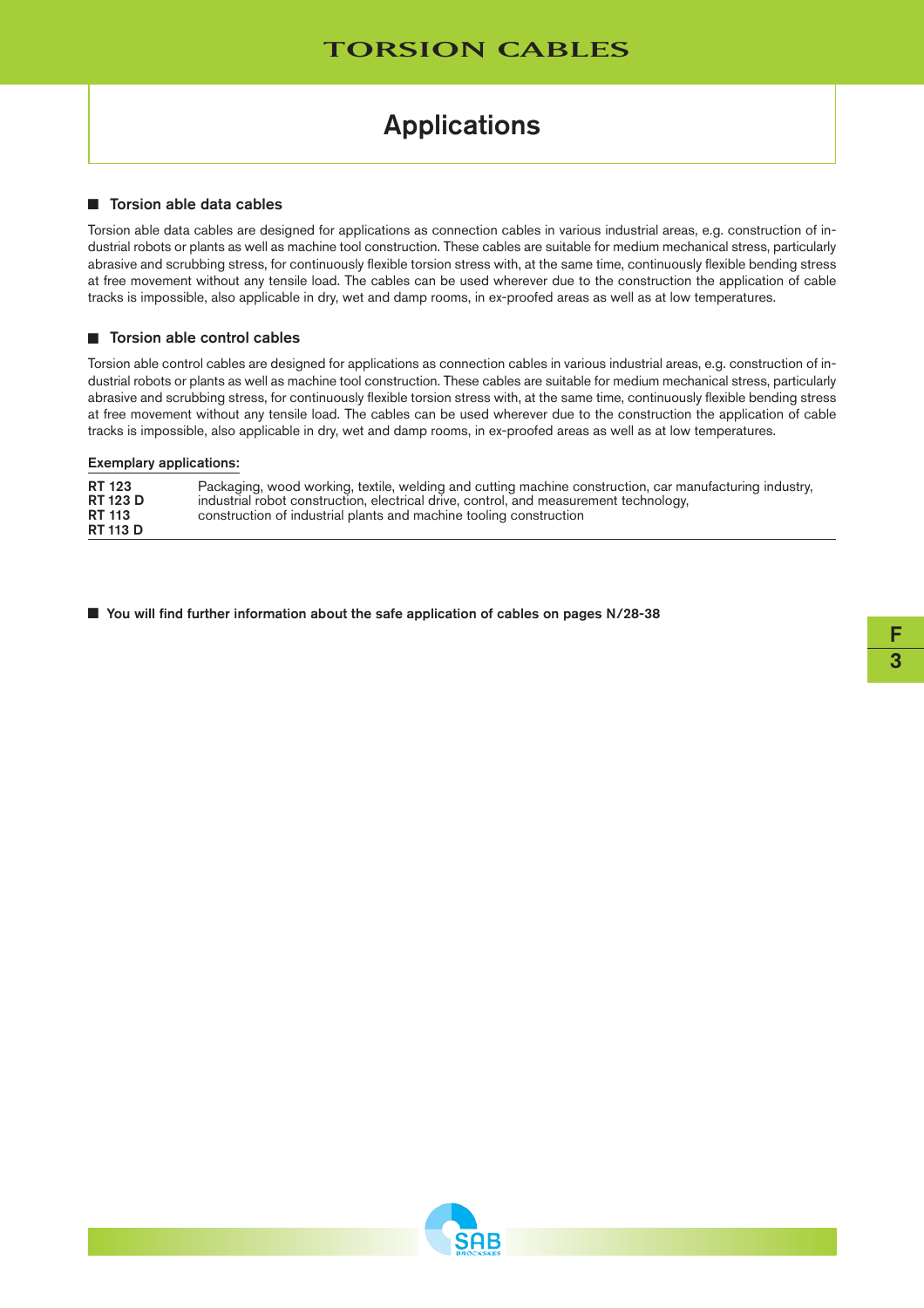# Selection table

|                                       | Cable type                                                                                            | RT 123 | RT 123 D | RT 113 | RT 113 D |
|---------------------------------------|-------------------------------------------------------------------------------------------------------|--------|----------|--------|----------|
|                                       | Screened                                                                                              |        | x        |        | x        |
| Applica-<br>tion                      | Torsion angle 450°                                                                                    | x      | x        |        |          |
|                                       | Torsion angle 270°                                                                                    |        |          | x      | X        |
| Temperature<br>range<br>fixed laying* | 90 °C<br>$\ddot{}$                                                                                    |        |          |        |          |
|                                       | 70 °C<br>$+$                                                                                          |        |          |        |          |
|                                       | 40 °C<br>$\overline{\phantom{0}}$                                                                     |        |          |        |          |
|                                       | 50 °C                                                                                                 |        |          |        |          |
|                                       | Control and connection cable<br>Nominal voltage Uo/U 300/500 V<br>Testing voltage 3000 V              | x      | χ        | X      |          |
|                                       | Voltage 300 V (UL)                                                                                    |        |          | X      | x        |
| Voltage                               | Voltage 300 V (UL/CSA) up to 0,34 mm <sup>2</sup><br>Voltage 600 V (UL/CSA) from 0,50 mm <sup>2</sup> | X      | x        |        |          |
|                                       | Data cable peak operating voltage<br>max. 350 V/Testing voltage 1500 V                                | x      | x        | X      | x        |
|                                       | Fire performance: flame retardant<br>and self-extinguishing acc. to<br>IEC 60332-1-2 and EN 60332-1-2 | x      | x        | x      | x        |
|                                       | UL acc. to AWM Style up to 0,34 mm <sup>2</sup>                                                       | x      | x        | X      | x        |
| Standard                              | CSA acc. to AWM Style up to 0,34 mm <sup>2</sup>                                                      |        | x        |        |          |
|                                       | UL/CSA acc. to AWM Style from 0,50 mm <sup>2</sup>                                                    | x      | x        | x      |          |
|                                       | Halogen-free                                                                                          | X      | x        |        |          |
| Charac-<br>teristic                   | Very good oil resistance<br>acc. to DIN VDE                                                           | x      | x        | X      | x        |



\*The temperature range for flexible application is mentioned on the corresponding catalogue page

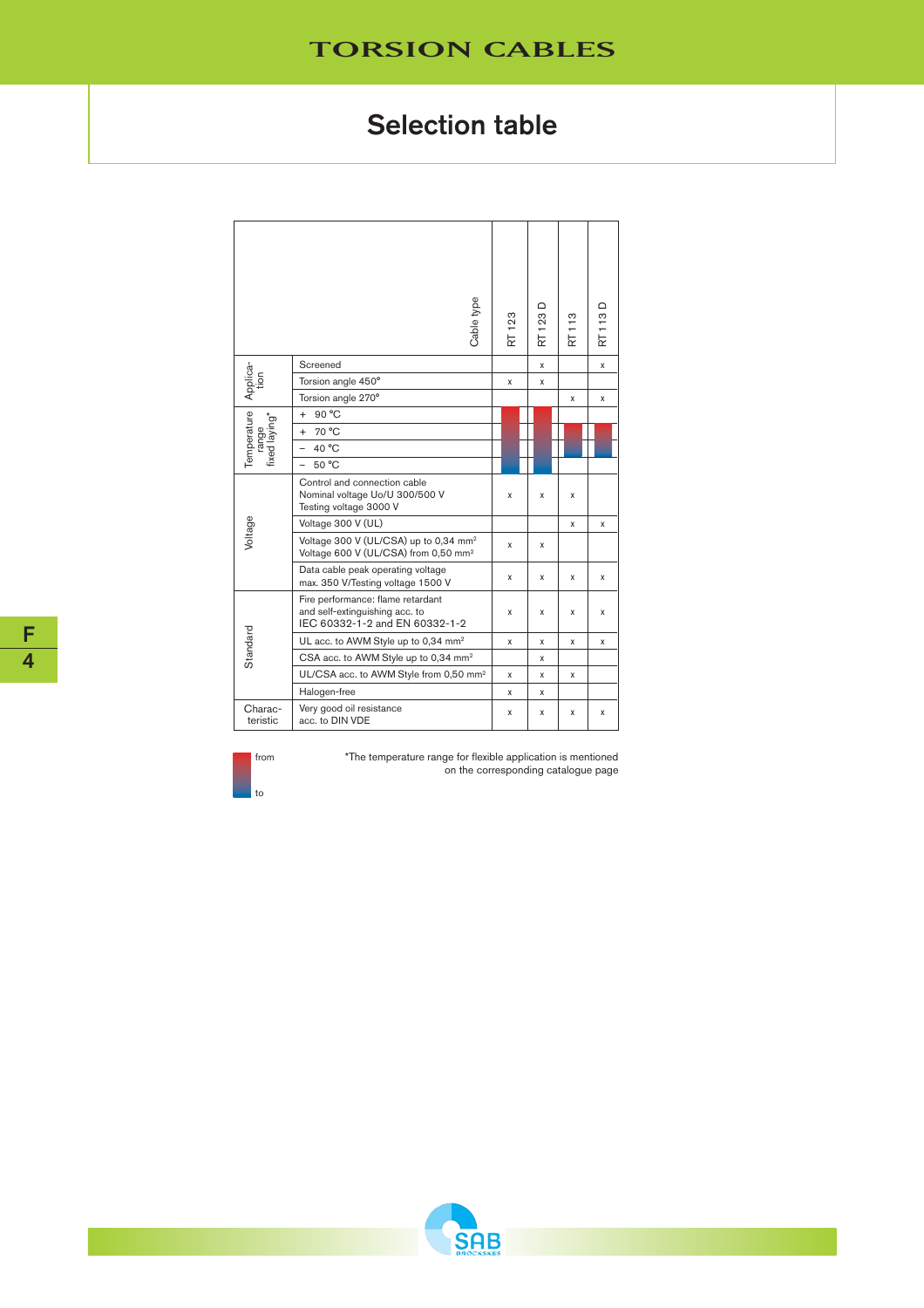RT 123 PUR torsion cable, torsion angle up to  $\pm 450^{\circ}$  over 0.5 m





## **TA** AWM Style 21060 80°C 600V CSA AWM I/II A/B 80°C 600V FT

Marking for RT 123 07951815:

**AI CE** 

SAB BRÖCKSKES · D-VIERSEN · 07951815 18 x 1.5 mm<sup>2</sup> RT 123 16 AWG/18 c 07951618 **SL** AWM Style 21060 80°C 600V CSA AWM I/II A/B 80°C 600V FT1 FT2 CC

#### Construction: Conductor<br> $0,14$  mm<sup>2</sup> -  $0,34$  mm<sup>2</sup>: bare copper strands, extra fine wires Conductor bare copper strands acc. to IEC 60228, from 0,50 mm2: EN 60228, VDE 0295, class 6 Insulation: TPE Colour code 0,14 mm<sup>2</sup> - 0,34 mm<sup>2</sup>: acc. to colour code US 2 see page N/11 Colour code black cores with consecutive numbers<br>from 0,50 mm<sup>2</sup>: acc. to EN 50334; acc. to EN 50334; green-yellow earth wire from 3 cores Stranding: specially adjusted layering with netting tape over each layer and one additional non-woven tape over the outer layer Sheath material: PUR, TMPU acc. to DIN VDE 0282 part 10 + HD 22.10 Sheath colour: black (RAL 9005)

 ‰ rugged and reliable  $\leftarrow$  torsion angle

up to ± 450° over 0,5 m

|                                                                           | Technical data:                                                    |                                                              |                                               |  |
|---------------------------------------------------------------------------|--------------------------------------------------------------------|--------------------------------------------------------------|-----------------------------------------------|--|
| Voltage                                                                   |                                                                    |                                                              |                                               |  |
| $0,14$ mm <sup>2</sup> - 0,34 mm <sup>2</sup> :                           | <b>UL/CSA: 300 V</b>                                               |                                                              |                                               |  |
| Voltage from 0,50 mm <sup>2</sup> :                                       | <b>UL/CSA: max. 600 V</b>                                          |                                                              |                                               |  |
| Peak operating voltage<br>$0.14$ mm <sup>2</sup> - 0.34 mm <sup>2</sup> : | max. 350 V                                                         |                                                              |                                               |  |
| Nominal voltage Uo/U<br>from $0.50$ mm <sup>2</sup> :                     | <b>DIN VDE: 300/500 V</b>                                          |                                                              |                                               |  |
| Testing voltage U<br>$0.14$ mm <sup>2</sup> - 0.34 mm <sup>2</sup> :      | 1500 V acc. to DIN VDE 0472 part 509                               |                                                              |                                               |  |
| Testing voltage U<br>from 0,50 mm <sup>2</sup> :                          | 3000 V acc. to DIN VDE 0281 part 2 + HD 21.2                       |                                                              |                                               |  |
| Torsion angle:                                                            | up to $\pm$ 450 $^{\circ}$ /0,5 m (tested)                         |                                                              |                                               |  |
| Min. bending radius:                                                      |                                                                    | continuously flexible 12 x d / from 34 cores 20 x d          |                                               |  |
| <b>Radiation resistance:</b>                                              | $5 \times 10^7$ cJ/kg                                              |                                                              |                                               |  |
| Temperature range<br>fixed laying:<br>flexible application:               | Ш.<br>up to $+80^{\circ}$ C<br>up to $+80^{\circ}$ C               | <b>CSA</b><br>up to $+80^{\circ}$ C<br>up to $+80^{\circ}$ C | DIN VDE<br>$-50/+90^{\circ}$ C<br>$-40/+90°C$ |  |
| Halogen-free:                                                             |                                                                    | acc. to IEC 60754-1 and DIN VDE 0472 part 815                |                                               |  |
| Fire performance:                                                         |                                                                    | UL VW-1 + CSA FT1 and FT2.<br>IFC 60332-1-2 and FN 60332-1-2 |                                               |  |
| Oil resistance:                                                           | very good - PUR TMPU acc. to DIN VDE 0282<br>part 10 + HD 22.10    |                                                              |                                               |  |
| Chem. resistance:                                                         | good against acids, alkalines, solvents,<br>hydraulic liquids etc. |                                                              |                                               |  |
| <b>Continuous flexibility:</b>                                            | very good                                                          |                                                              |                                               |  |
| Absence of<br>harmful substances:                                         | acc. to RoHS directive of the European Union<br>see page N/14      |                                                              |                                               |  |

#### item no. no. of cores largest outer-ø copper cable<br>x cross section single wire  $\pm 5\%$  figure weight x cross section single wire  $\frac{1}{2}$  5% figure<br>n x mm<sup>2</sup> ø mm mm kg/km n x mm2 ø mm mm kg/km ≈ kg/km 07950301 3 x 0,14 0,11 5,5 4,0 31<br>07950401 4 x 0.14 0.11 5,7 5,4 34  $4 \times 0,14$  $\begin{array}{ccccccccc} 07950302 & & 3 \times 0,25 & & 0,11 & & 5,8 & & 7,2 & & 37 \\ 07950402 & & 4 \times 0,25 & & 0,11 & & 6,1 & & 9,6 & & 41 \\ 07950702 & & 7 \times 0,25 & & 0,11 & & 7,2 & & 16,8 & & 60 \end{array}$  $\frac{1}{4 \times 0.25}$  0,11 6,1 9,6 41<br>  $\frac{1}{7 \times 0.25}$  0,11 6,1 9,6 41<br>  $\frac{1}{7 \times 0.25}$  0,11 7,2 16,8 60 07950702 7 x 0,25 0,11 7,2 16,8 60 07952502 25 x 0,25 0,11 10,7 60,0 144<br>07950203 2 x 0,34 0,11 5,8 6,5 38

Outstanding features:



Also suitable for applications on robots!

SAB

| item no. | no. of cores<br>x cross section<br>$n \times mm2$ | largest<br>single wire<br>ø mm | outer-ø<br>± 5%<br>mm | copper<br>figure<br>kg/km | cable<br>weight<br>$\approx$ kg/km |
|----------|---------------------------------------------------|--------------------------------|-----------------------|---------------------------|------------------------------------|
| 07951805 | 18 x 0,50                                         | 0, 16                          | 12,5                  | 95.0                      | 205                                |
| 07952505 | 25 x 0.50                                         | 0, 16                          | 14,7                  | 132,0                     | 287                                |
| 07950407 | 4 x 0.75                                          | 0.16                           | 8.0                   | 28.8                      | 79                                 |
| 07951407 | 14 x 0,75                                         | 0, 16                          | 12,6                  | 100,8                     | 204                                |
| 07950210 | $2 \times 1,00$                                   | 0, 16                          | 7,5                   | 19.2                      | 68                                 |
| 07950310 | $3 \times 1,00$                                   | 0, 16                          | 7,8                   | 28,8                      | 78                                 |
| 07950410 | 4 x 1,00                                          | 0, 16                          | 8,4                   | 38,4                      | 93                                 |
| 07950610 | 6 x 1,00                                          | 0, 16                          | 9,7                   | 57,6                      | 129                                |
| 07950710 | $7 \times 1,00$                                   | 0, 16                          | 10,3                  | 67.2                      | 147                                |
| 07951210 | 12 x 1,00                                         | 0, 16                          | 12,6                  | 115,2                     | 217                                |
| 07951810 | 18 x 1,00                                         | 0, 16                          | 14,9                  | 172,8                     | 318                                |
| 07952510 | 25 x 1,00                                         | 0, 16                          | 17,2                  | 240,0                     | 437                                |
| 07953410 | 34 x 1,00                                         | 0, 16                          | 20,0                  | 326,4                     | 564                                |
| 07954010 | 40 x 1,00                                         | 0, 16                          | 21,4                  | 384,0                     | 661                                |
| 07954110 | 41 x 1,00                                         | 0, 16                          | 21,4                  | 393,6                     | 673                                |
| 07950715 | $7 \times 1,50$                                   | 0, 16                          | 11,7                  | 100,8                     | 200                                |
| 07951215 | 12 x 1,50                                         | 0, 16                          | 14,7                  | 172,8                     | 307                                |
| 07951815 | 18 x 1,50                                         | 0, 16                          | 17,1                  | 259,2                     | 442                                |
| 07952515 | 25 x 1,50                                         | 0, 16                          | 20,0                  | 360,0                     | 618                                |
| 07950325 | $3 \times 2,50$                                   | 0, 16                          | 10,4                  | 72,0                      | 151                                |
| 07950425 | 4 x 2.50                                          | 0, 16                          | 11,2                  | 96.0                      | 182                                |
| 07950340 | $3 \times 4,00$                                   | 0, 16                          | 12,1                  | 115,2                     | 211                                |
| 07950361 | $3 \times 10,0$                                   | 0,21                           | 18,0                  | 288,0                     | 475                                |
| 07950362 | $3 \times 16,0$                                   | 0,21                           | 20,4                  | 460.8                     | 698                                |
| 07950363 | $3 \times 25,0$                                   | 0,21                           | 25,6                  | 720,0                     | 1066                               |
| 07950364 | $3 \times 35.0$                                   | 0,21                           | 28,4                  | 1008.0                    | 1386                               |
|          |                                                   | . .                            |                       |                           | $\cdots$                           |

Other dimensions and colours are possible on request.

F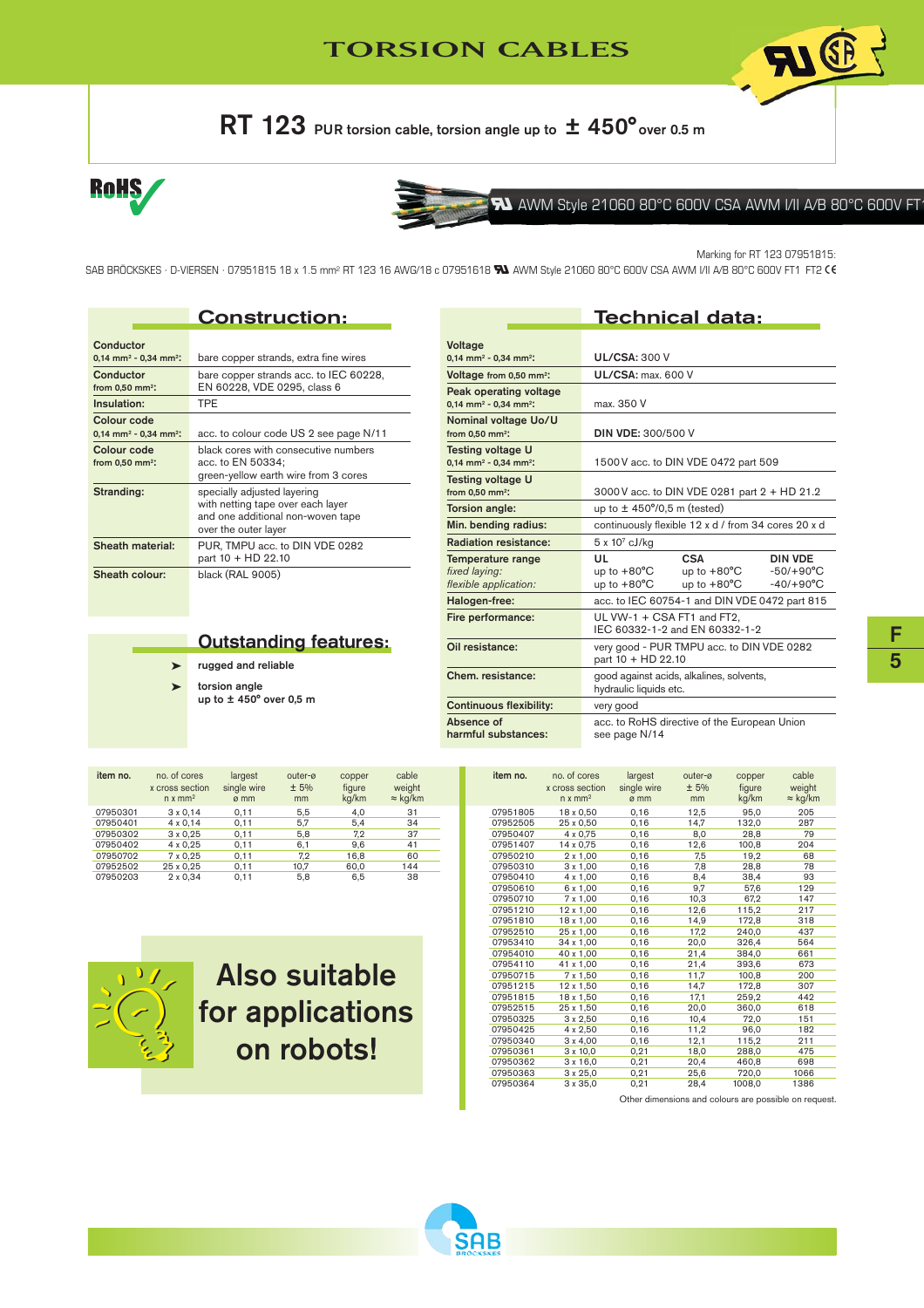**AI ®** 

RT 123 D  $^{PUR \text{ torsion cable with overall copper screen,}$  torsion angle up to  $\pm$  450° over 0.5 m

## $e$  21060 80°C 600V CSA AWM I/II A/B 80°C 600V FT1  $\zeta$



#### Marking for RT 123 D 07961815:

SAB BRÖCKSKES · D-VIERSEN · 07961815 18 x 1.5 mm<sup>2</sup> RT 123 D 16 AWG/18c 07961618 W AWM Style 21060 80°C 600V CSA AWM I/II A/B 80°C 600V FT1 FT2 C

## Construction:

| Conductor                                                      |                                                                                                                               |  |  |  |
|----------------------------------------------------------------|-------------------------------------------------------------------------------------------------------------------------------|--|--|--|
| $0,14$ mm <sup>2</sup> - 0,34 mm <sup>2</sup> :                | bare copper strands, extra fine wires                                                                                         |  |  |  |
| Conductor<br>from 0,50 mm <sup>2</sup> :                       | bare copper strands acc. to IEC 60228,<br>EN 60228, VDE 0295, class 6                                                         |  |  |  |
| Insulation:                                                    | TPE                                                                                                                           |  |  |  |
| Colour code<br>$0,14$ mm <sup>2</sup> - 0,34 mm <sup>2</sup> : | acc. to colour code US 2 see page N/11                                                                                        |  |  |  |
| Colour code<br>from $0.50$ mm <sup>2</sup> :                   | black cores with consecutive numbers<br>acc. to EN 50334;<br>green-yellow earth wire from 3 cores                             |  |  |  |
| Stranding:                                                     | specially adjusted layering<br>with netting tape over each layer<br>and one additional non-woven tape<br>over the outer layer |  |  |  |
| Screen:                                                        | wrapped with bare copper wires                                                                                                |  |  |  |
| Wrapping:                                                      | non-woven tape                                                                                                                |  |  |  |
| Sheath material:                                               | PUR, TMPU acc. to DIN VDE 0282<br>part 10 + HD 22.10                                                                          |  |  |  |
| Sheath colour:                                                 | black (RAL 9005)                                                                                                              |  |  |  |

|                                                                             | <b>Technical data:</b>                                              |                                                              |                                              |  |
|-----------------------------------------------------------------------------|---------------------------------------------------------------------|--------------------------------------------------------------|----------------------------------------------|--|
| <b>Voltage</b><br>$0,14$ mm <sup>2</sup> - 0,34 mm <sup>2</sup> :           | <b>UL/CSA: 300 V</b>                                                |                                                              |                                              |  |
| Voltage<br>from 0.50 mm <sup>2</sup> :                                      | <b>UL/CSA: 600 V</b>                                                |                                                              |                                              |  |
| Peak operating voltage<br>0.14 mm <sup>2</sup> - 0.34 mm <sup>2</sup> :     | max. 350 V                                                          |                                                              |                                              |  |
| Nominal voltage Uo/U<br>from 0.50 mm <sup>2</sup> :                         | <b>DIN VDE: 300/500 V</b>                                           |                                                              |                                              |  |
| <b>Testing voltage U</b><br>$0,14$ mm <sup>2</sup> - 0,34 mm <sup>2</sup> : | 1500 V acc. to DIN VDE 0472 part 509<br>core/screen 1200 V          |                                                              |                                              |  |
| Testing voltage U<br>from 0.50 mm <sup>2</sup> :                            | 3000 V acc. to DIN VDE 0281 part 2 + HD 21.2,<br>core/screen 2000 V |                                                              |                                              |  |
| Torsion angle:                                                              | up to $\pm$ 450 $^{\circ}$ /0,5 m (tested)                          |                                                              |                                              |  |
| Min. bending radius:                                                        |                                                                     | continuously flexible 12 x d / from 34 cores 20 x d          |                                              |  |
| <b>Radiation resistance:</b>                                                | 5 x 107 cJ/kg                                                       |                                                              |                                              |  |
| Temperature range<br>fixed laying:<br>flexible application:                 | UL.<br>up to $+80^{\circ}$ C<br>up to $+80^{\circ}$ C               | <b>CSA</b><br>up to $+80^{\circ}$ C<br>up to $+80^{\circ}$ C | <b>DIN VDE</b><br>$-50/+90°C$<br>$-40/+90°C$ |  |
| Halogen-free:                                                               |                                                                     | acc. to IEC 60754-1 and DIN VDE 0472 part 815                |                                              |  |
| Fire performance:                                                           | UL VW-1 + CSA FT1 and FT2,                                          | IEC 60332-1-2 and EN 60332-1-2                               |                                              |  |
| Oil resistance:                                                             | very good - PUR TMPU acc. to DIN VDE 0282<br>part 10 + HD 22.10     |                                                              |                                              |  |
| Chem. resistance:                                                           | good against acids, alkalines, solvents,<br>hydraulic liquids etc.  |                                                              |                                              |  |
| <b>Continuous flexibility:</b>                                              | very good                                                           |                                                              |                                              |  |
| Absence of<br>harmful substances:                                           | acc. to RoHS directive of the European Union<br>see page N/14       |                                                              |                                              |  |

## Outstanding features:

- rugged and reliable
- **b** torsion angle<br> **to ± 450°** over 0,5 m<br> **up to ± 450°** over 0,5 m
	-

| item no. | no. of cores<br>x cross section<br>$n \times mm^2$ | largest<br>single wire<br>ø mm | outer-ø<br>± 5%<br>mm | copper<br>figure<br>kg/km | cable<br>weight<br>$\approx$ kg/km |
|----------|----------------------------------------------------|--------------------------------|-----------------------|---------------------------|------------------------------------|
| 07961201 | $12 \times 0.14$                                   | 0.11                           | 8.5                   | 30.2                      | 79                                 |
| 07962502 | 25 x 0.25                                          | 0.11                           | 11,3                  | 90.9                      | 171                                |
| 07960505 | $5 \times 0,50$                                    | 0.16                           | 8.7                   | 40.5                      | 95                                 |
| 07960710 | $7 \times 1,00$                                    | 0.16                           | 11.1                  | 108,5                     | 177                                |
| 07961215 | 12 x 1,50                                          | 0.16                           | 15.3                  | 214,7                     | 344                                |
| 07961815 | 18 x 1.50                                          | 0.16                           | 17.8                  | 326.0                     | 499                                |

Other dimensions and colours are possible on request.

 $\frac{1}{2} \sum_{i=1}^{n} \frac{1}{2} \sum_{j=1}^{n}$ 

Also suitable for applications on robots!

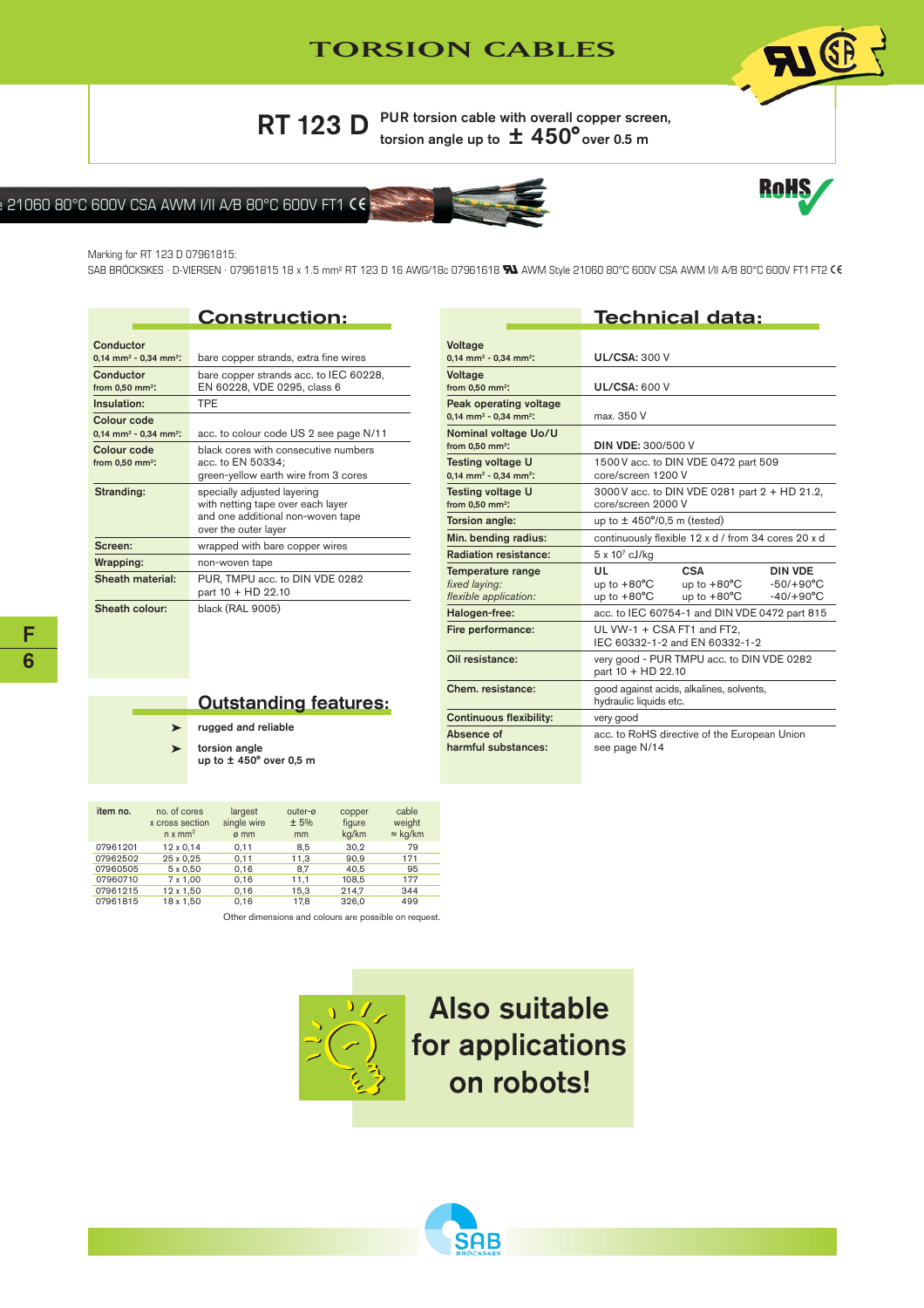RT 113 PVC torsion cable, torsion angle up to  $\pm$  270° over 0.5 m

Voltage

Voltage<br>from 0,50 mm<sup>2</sup>:



## 21216 90°C Oil 60°C 600V CSA AWM I/II A/B 90°C F 600V FT1 FT2

**AI CE** 

Marking for RT 113 07971815: SAB BRÖCKSKES · D-VIERSEN ·

Technical data:

**UL/CSA: 600 V** 

DIN VDE: 300/500 V

07971815 18 x 1.5 mm<sup>2</sup> RT 113 16 AWG/18 c 07961618 **SL** AWM Style 21216 90°C Oil 60°C 600V CSA AWM I/II A/B 90°C F 600V FT1 FT2 C

Peak operating voltage

Nominal voltage Uo/U<br>from 0,50 mm<sup>2</sup>:

SAB

0,14 mm<sup>2</sup> - 0,34 mm<sup>2</sup>: UL: 300 V

0,14 mm<sup>2</sup> - 0,34 mm<sup>2</sup>: max. 350 V

|                                                                       | <b>Construction:</b>                                                                                                          |
|-----------------------------------------------------------------------|-------------------------------------------------------------------------------------------------------------------------------|
| Conductor<br>$0,14$ mm <sup>2</sup> - 0,34 mm <sup>2</sup> :          | bare copper strands, extra fine wires                                                                                         |
| Conductor<br>from 0,50 mm <sup>2</sup> :                              | bare copper strands acc. to IEC 60228,<br>EN 60228, VDE 0295, class 6                                                         |
| Insulation:                                                           | PVC, TI2 acc. to DIN VDE 0281 part 1<br>$+$ HD 91.1                                                                           |
| <b>Colour code</b><br>$0,14$ mm <sup>2</sup> - 0,34 mm <sup>2</sup> : | acc. to colour code US 2 see page N/11                                                                                        |
| Colour code<br>from $0.50$ mm <sup>2</sup> :                          | black cores with consecutive numbers<br>acc. to EN 50334;<br>green-yellow earth wire from 3 cores                             |
| Stranding:                                                            | specially adjusted layering<br>with netting tape over each layer<br>and one additional non-woven tape<br>over the outer layer |
| Sheath material:                                                      | PVC, TM5 acc. to DIN VDE 0281 part 1<br>HD 91.1                                                                               |
| Sheath colour:                                                        | black (RAL 9005)                                                                                                              |

▶ rugged and reliable

 $\triangleright$  torsion angle<br>
up to  $\pm$  270° over 0,5 m

| black cores with consecutive numbers<br>acc. to EN 50334;           | <b>Testing voltage U</b><br>$0.14$ mm <sup>2</sup> - 0.34 mm <sup>2</sup> ;                | 1500 V acc. to DIN VDE 0472 part 509                                                                                                             |                                                     |  |
|---------------------------------------------------------------------|--------------------------------------------------------------------------------------------|--------------------------------------------------------------------------------------------------------------------------------------------------|-----------------------------------------------------|--|
| green-yellow earth wire from 3 cores<br>specially adjusted layering | <b>Testing voltage U</b><br>from 0.50 mm <sup>2</sup> :                                    | 2000 V acc. to DIN VDE 0281 part 2 + HD 21.2                                                                                                     |                                                     |  |
| with netting tape over each layer                                   | Torsion angle:                                                                             | up to $\pm$ 270 $\degree$ /0,5 m (tested)                                                                                                        |                                                     |  |
| and one additional non-woven tape<br>over the outer layer           | Min. bending radius:                                                                       | continuously flexible 12 x d / from 34 cores 20 x d                                                                                              |                                                     |  |
| PVC, TM5 acc. to DIN VDE 0281 part 1<br>HD 21.1                     | Temperature range<br>$0.14$ mm <sup>2</sup> - 0.34 mm <sup>2</sup><br>fixed laying:        | UL<br>up to $+80^{\circ}$ C                                                                                                                      | <b>DIN VDE</b><br>$-40/+70°C$                       |  |
| black (RAL 9005)                                                    | flexible application:                                                                      | up to $+80^{\circ}$ C                                                                                                                            | $+5/+70^{\circ}$ C                                  |  |
|                                                                     | Temperature range<br>from $0.50$ mm <sup>2</sup><br>fixed laying:<br>flexible application: | UL/CSA<br>up to $+90^{\circ}$ C<br>up to $+90^{\circ}$ C                                                                                         | <b>DIN VDE</b><br>$-40/+70°C$<br>$+5/+70^{\circ}$ C |  |
|                                                                     | Fire performance<br>$0,14$ mm <sup>2</sup> - $0,34$ mm <sup>2</sup> :                      |                                                                                                                                                  | UL VW1, IEC 60332-1-2 and EN 60332-1-2              |  |
| <b>Outstanding features:</b><br>rugged and reliable                 | Fire performance<br>from 0,50 mm <sup>2</sup> :                                            | UL VW1 + CSA FT1 + FT2 and IEC 60332-1                                                                                                           |                                                     |  |
| torsion angle<br>up to $\pm$ 270° over 0.5 m                        | Oil resistance:                                                                            | very good - TM5 acc. to DIN VDE 0281 part 1<br>$+$ HD 21.1, oilrating 60 $\degree$ C acc. to UL 758,<br>Fuel-Oil acc. to CSA C22.2 No. 210.2-M90 |                                                     |  |
|                                                                     | <b>Continuous flexibility:</b>                                                             | very good                                                                                                                                        |                                                     |  |
|                                                                     | Absence of<br>harmful substances:                                                          | acc. to RoHS directive of the European Union<br>see page N/14                                                                                    |                                                     |  |

| item no. | no. of cores<br>x cross section<br>$n \times mm^2$ | largest<br>single wire<br>ø mm | outer-ø<br>± 5%<br>mm | copper<br>figure<br>kg/km | cable<br>weight<br>$\approx$ kg/km |
|----------|----------------------------------------------------|--------------------------------|-----------------------|---------------------------|------------------------------------|
| 07970301 | $3 \times 0,14$                                    | 0.11                           | 5.2                   | 4,0                       | 32                                 |
| 07970401 | $4 \times 0.14$                                    | 0.11                           | 5,6                   | 5,4                       | 36                                 |
| 07970302 | $3 \times 0.25$                                    | 0.11                           | 5,6                   | 7.2                       | 38                                 |
| 07970402 | 4 x 0,25                                           | 0,11                           | 5,9                   | 9.6                       | 43                                 |
| 07970702 | $7 \times 0.25$                                    | 0.11                           | 7.3                   | 16,8                      | 66                                 |
| 07972502 | 25 x 0.25                                          | 0.11                           | 11.4                  | 60.0                      | 172                                |
| 07970203 | $2 \times 0.34$                                    | 0,11                           | 5,5                   | 6,5                       | 39                                 |



| UL / CE  |                                                    |                                |                       |                           |                                    |          | UL / CSA / CE |                                                    |                                |                       |                           |                                    |
|----------|----------------------------------------------------|--------------------------------|-----------------------|---------------------------|------------------------------------|----------|---------------|----------------------------------------------------|--------------------------------|-----------------------|---------------------------|------------------------------------|
| item no. | no. of cores<br>x cross section<br>$n \times mm^2$ | largest<br>single wire<br>ø mm | outer-ø<br>± 5%<br>mm | copper<br>figure<br>kg/km | cable<br>weight<br>$\approx$ kg/km | item no. |               | no. of cores<br>x cross section<br>$n \times mm^2$ | largest<br>single wire<br>ø mm | outer-ø<br>± 5%<br>mm | copper<br>figure<br>kg/km | cable<br>weight<br>$\approx$ kg/km |
| 07970301 | $3 \times 0,14$                                    | 0,11                           | 5,2                   | 4,0                       | 32                                 |          | 07972505      | 25 x 0,50                                          | 0,16                           | 14,8                  | 132.0                     | 318                                |
| 07970401 | $4 \times 0.14$                                    | 0, 11                          | 5.6                   | 5,4                       | 36                                 |          | 07970407      | 4 x 0,75                                           | 0,16                           | 7.5                   | 28,8                      | 79                                 |
| 07970302 | $3 \times 0.25$                                    | 0, 11                          | 5.6                   | 7,2                       | 38                                 |          | 07970707      | 7 x 0,75                                           | 0,16                           | 10,2                  | 67,2                      | 157                                |
| 07970402 | 4 x 0,25                                           | 0, 11                          | 5,9                   | 9,6                       | 43                                 |          | 07971407      | 14 x 0,75                                          | 0,16                           | 12,7                  | 100,8                     | 225                                |
| 07970702 | $7 \times 0.25$                                    | 0, 11                          | 7.3                   | 16,8                      | 66                                 |          | 07970210      | $2 \times 1,00$                                    | 0,16                           | 6,8                   | 19,2                      | 65                                 |
| 07972502 | 25 x 0,25                                          | 0, 11                          | 11,4                  | 60,0                      | 172                                |          | 07970310      | $3 \times 1,00$                                    | 0,16                           | 7.2                   | 28,8                      | 77                                 |
| 07970203 | $2 \times 0.34$                                    | 0, 11                          | 5,5                   | 6,5                       | 39                                 |          | 07970410      | $4 \times 1,00$                                    | 0,16                           | 7,9                   | 38,4                      | 93                                 |
|          |                                                    |                                |                       |                           |                                    |          | 07971210      | 12 x 1,00                                          | 0,16                           | 12,6                  | 115,2                     | 234                                |
|          |                                                    |                                |                       |                           |                                    |          | 07971810      | 18 x 1,00                                          | 0,16                           | 14,8                  | 172.8                     | 340                                |
|          |                                                    |                                |                       |                           |                                    |          | 07972510      | 25 x 1,00                                          | 0,16                           | 17,2                  | 240.0                     | 473                                |
|          |                                                    |                                |                       |                           |                                    |          | 07973410      | 34 x 1,00                                          | 0,16                           | 20,2                  | 326.4                     | 616                                |
|          |                                                    |                                |                       |                           |                                    |          | 07974110      | 41 x 1,00                                          | 0,16                           | 21,6                  | 393.6                     | 735                                |
|          |                                                    |                                |                       |                           |                                    |          | 07971815      | 18 x 1,50                                          | 0,16                           | 16.5                  | 259.2                     | 456                                |
|          | ' J                                                |                                | Also suitable         |                           |                                    |          | 07972515      | 25 x 1,50                                          | 0,16                           | 19,3                  | 360,0                     | 638                                |
|          |                                                    |                                |                       |                           |                                    |          | 07970325      | $3 \times 2,50$                                    | 0,16                           | 10,2                  | 72,0                      | 160                                |
|          |                                                    |                                |                       |                           |                                    |          | 07970425      | 4 x 2,50                                           | 0,16                           | 11,1                  | 96,0                      | 194                                |
|          |                                                    |                                |                       |                           |                                    |          | 07970340      | $3 \times 4,00$                                    | 0,16                           | 12,3                  | 115,2                     | 234                                |
|          |                                                    | for applications               |                       |                           |                                    |          | 07970361      | $3 \times 10,0$                                    | 0,21                           | 18,5                  | 288.0                     | 548                                |
|          |                                                    |                                |                       |                           |                                    |          | 07970362      | $3 \times 16,0$                                    | 0,21                           | 21,1                  | 460.8                     | 794                                |
|          |                                                    |                                | on robots!            |                           |                                    |          | 07970363      | $3 \times 25,0$                                    | 0,21                           | 23,9                  | 720.0                     | 1128                               |
|          |                                                    |                                |                       |                           |                                    |          | 07970364      | $3 \times 35.0$                                    | 0.21                           | 28.9                  | 1008.0                    | 1555                               |

Other dimensions and colours are possible on request.